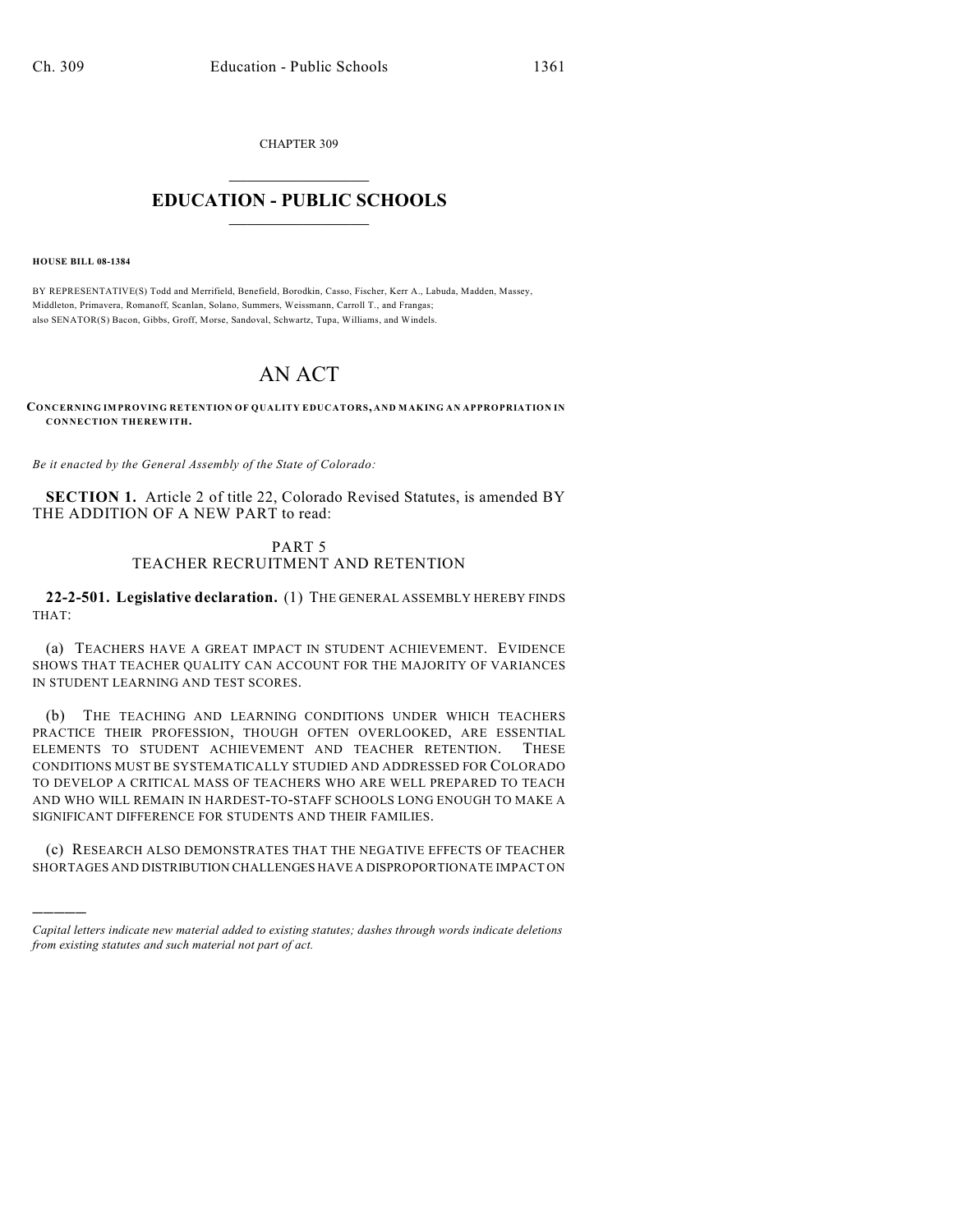THE NATION'S MOST DISADVANTAGED STUDENTS, LEAVING POOR AND MINORITY CHILDREN MORE LIKELY TO BE TAUGHT BY LESS-QUALIFIED AND UNDER-PREPARED TEACHERS.

(d) TEACHERS WHO ARE TRULY HIGHLY QUALIFIED TEACH WELL-DESIGNED, STANDARDS-BASED LESSONS AND ARE ABLE TO TEACH THOSE LESSONS SUCCESSFULLY BECAUSE THEY KNOW HOW AND WHY THEIR STUDENTS LEARN. THESE TEACHERS WORK EFFECTIVELY WITH THEIR COLLEAGUES TO PUSH AND LEAD SCHOOL IMPROVEMENT AND WORK STEADILY TO SHARPEN THEIR SKILLS AND INCREASE THEIR KNOWLEDGE BECAUSE THEY BELIEVE IT IS PART OF THEIR PROFESSIONAL RESPONSIBILITY TO DO SO.

(e) NATIONAL BOARD CERTIFICATION IS A NATIONALLY ACCEPTED SIGN OF QUALITY IN THE TEACHING PROFESSION AND OFFERS A NATIONWIDE STANDARD FOR EVALUATING AND ENCOURAGING QUALITY TEACHING. IT IS A MEANS TO RECOGNIZE AND REWARD THE ACCOMPLISHED TEACHERS THE STATE NEEDS TO BUILD COMPETITIVE, WORLD-CLASS SCHOOLS. NATIONAL BOARD CERTIFIED TEACHERS ADVANCE THE QUALITY OF TEACHING AND LEARNING BY MAINTAINING HIGH AND RIGOROUS STANDARDS FOR WHAT ACCOMPLISHED TEACHERS SHOULD KNOW AND BE ABLE TO DO.

(2) THE GENERAL ASSEMBLY FURTHER FINDS AND DECLARES THAT, FOR PURPOSES OF SECTION 17 OF ARTICLE IX OF THE STATE CONSTITUTION, IMPLEMENTATION OF MEASURES DESIGNED TO IMPROVE TEACHER QUALITY, RECRUITMENT, AND RETENTION THROUGH THIS PART 5 AND THROUGH HOUSE BILL 08-1384, AS ENACTED AT THE SECOND REGULAR SESSION OF THE SIXTY-SIXTH GENERAL ASSEMBLY, IS A CRITICAL ELEMENT OF ACCOUNTABLE EDUCATION REFORM, ACCOUNTABLE PROGRAMS TO MEET STATE ACADEMIC STANDARDS, AND PERFORMANCE INCENTIVES FOR TEACHERS AND, THEREFORE, MAY RECEIVE FUNDING FROM THE STATE EDUCATION FUND CREATED IN SECTION 17 (4) OF ARTICLE IX OF THE STATE CONSTITUTION.

**22-2-502. Definitions.** AS USED IN THIS PART 5, UNLESS THE CONTEXT OTHERWISE REQUIRES, "DEPARTMENT" MEANS THE DEPARTMENT OF EDUCATION CREATED AND EXISTING PURSUANT TO SECTION 24-1-115, C.R.S.

**22-2-503. Teaching and learning conditions survey.** (1) THE DEPARTMENT SHALL ADMINISTER A BIENNIAL TEACHING AND LEARNING CONDITIONS SURVEY, REFERRED TO IN THIS SECTION AS THE "SURVEY", TO ALL PRESCHOOL, ELEMENTARY, AND SECONDARY TEACHERS IN PUBLIC SCHOOLS OF THE STATE. THE SURVEY SHALL BE DESIGNED TO ASSESS, AT A MINIMUM:

(a) TEACHING AND LEARNING CONDITIONS AS PREDICTORS OF STUDENT ACHIEVEMENT;

(b) THE CORRELATION, IF ANY, BETWEEN TEACHING AND LEARNING CONDITIONS AND TEACHER RETENTION; AND

(c) THE RELATIONSHIP, IF ANY, BETWEEN TEACHING AND LEARNING CONDITIONS AND SCHOOL ADMINISTRATION.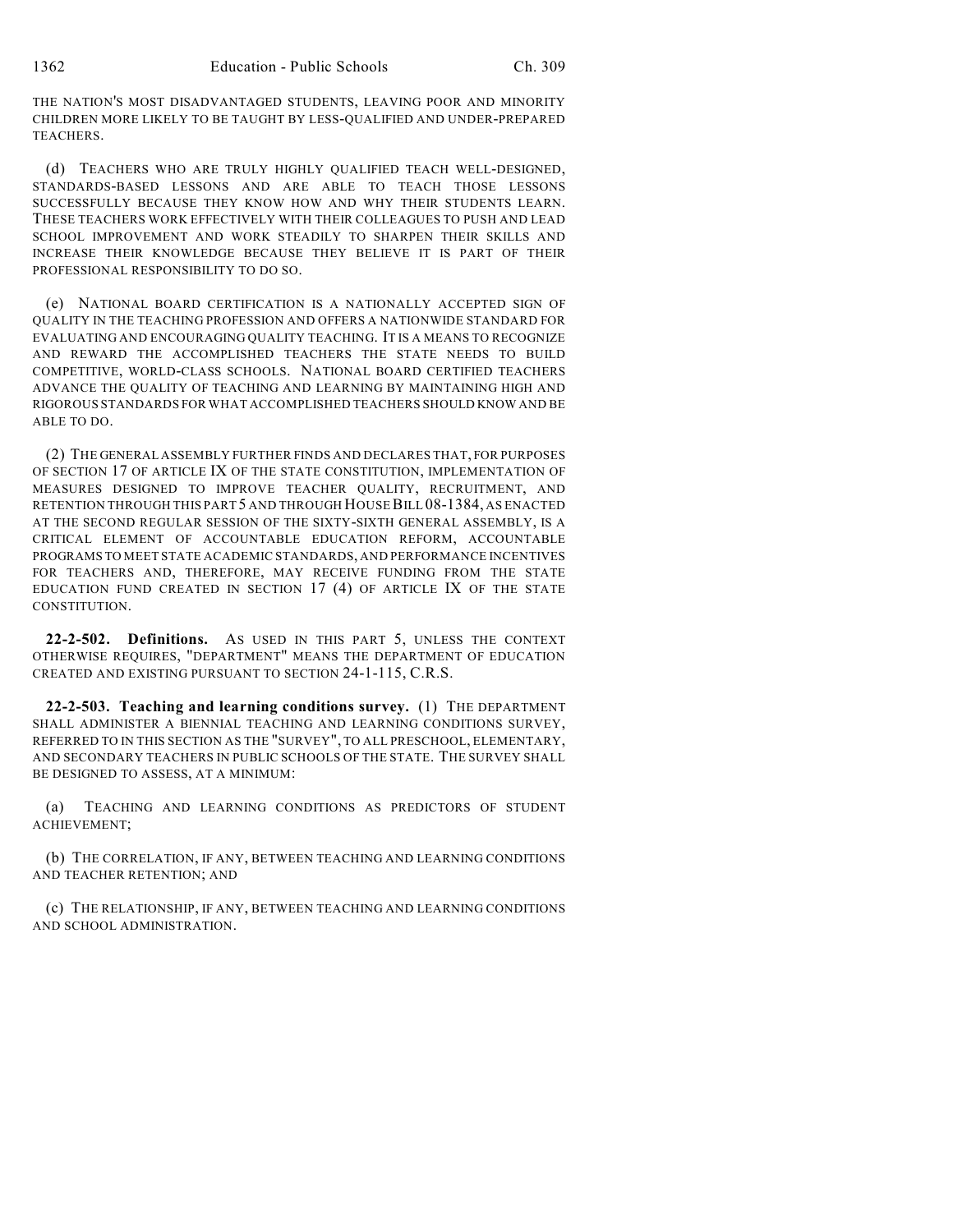(2) THE SURVEY RESULTS MAY BE USED BY SCHOOLS, SCHOOL DISTRICTS, THE DEPARTMENT, STATE POLICYMAKERS, AND RESEARCHERS AS A RESOURCE FOR:

- (a) SCHOOL AND PROGRAM DESIGN;
- (b) PROFESSIONAL DEVELOPMENT PROGRAMS;
- (c) SCHOOL IMPROVEMENT PLANS;
- (d) SCHOOL DISTRICT CONTINUOUS IMPROVEMENT PROGRAMS;

(e) STATE EDUCATION REFORM INITIATIVES CONCERNING ACHIEVEMENT GAPS, TEACHER GAPS, DROPOUT RATES, AND GRADUATION RATES; AND

(f) OTHER ANALYSES TO INFORM SCHOOL IMPROVEMENT EFFORTS.

**22-2-504. National board for professional teaching standards certification compensation - study.** (1) BEGINNING WITH THE 2008-2009 SCHOOL YEAR AND ENDING WITH THE 2010-2011 SCHOOL YEAR, THE DEPARTMENT SHALL AWARD AN ANNUAL STIPEND OF ONE THOUSAND SIX HUNDRED DOLLARS TO ANY TEACHER EMPLOYED TO TEACH IN A SCHOOL DISTRICT, IN A PROGRAM OPERATED BY A BOARD OF COOPERATIVE SERVICES, A CHARTER SCHOOL AUTHORIZED BY A SCHOOL DISTRICT PURSUANT TO PART 1 OF ARTICLE 30.5 OF THIS TITLE, OR A CHARTER SCHOOL AUTHORIZED BY THE STATE CHARTER SCHOOL INSTITUTE PURSUANT TO PART 5 OF ARTICLE 30.5 OF TITLE 22, AND WHO HOLDS A CERTIFICATION FROM THE NATIONAL BOARD FOR PROFESSIONAL TEACHING STANDARDS. THE DEPARTMENT SHALL ALLOCATE THE STIPEND MONEYS TO THE SCHOOL DISTRICT THAT EMPLOYS THE TEACHER WHO IS TO RECEIVE THE STIPEND, AND THE SCHOOL DISTRICT SHALL THEN MAKE PAYMENT DIRECTLY TO THE ELIGIBLE TEACHER. A SCHOOL DISTRICT MAY, AT ITS DISCRETION, WITHHOLD ANY REQUIRED EMPLOYER RETIREMENT AND MEDICARE CONTRIBUTIONS ASSOCIATED WITH THE STIPEND PURSUANT TO THIS SECTION FROM THE ONE THOUSAND SIX HUNDRED DOLLAR STIPEND AMOUNT. THE STIPEND SHALL BE:

(a) PAYABLE ON MAY 1, 2009, AND EACH MAY 1 THEREAFTER;

(b) PRORATED FOR LESS THAN FULL-TIME EMPLOYMENT;

(c) CONSIDERED REGULAR SALARY UNDER SECTION 24-51-101 (42) (a), C.R.S., OR MEMBER'S COMPENSATION AS THAT TERM IS USED IN SECTION 22-64-201 (11); AND

(d) IN ADDITION TO, AND NOT IN LIEU OF, ANY EXISTING COMPENSATION BEING AWARDED AT THE LOCAL LEVEL TO A TEACHER WHO HOLDS A CERTIFICATION FROM THE NATIONAL BOARD FOR PROFESSIONAL TEACHING STANDARDS.

(2) BEGINNING WITH THE 2008-2009 SCHOOL YEAR AND ENDING WITH THE 2010-2011 SCHOOL YEAR, AN ADDITIONAL ANNUAL STIPEND OF THREE THOUSAND TWO HUNDRED DOLLARS SHALL BE AWARDED TO ANY TEACHER WHO MEETS THE CRITERIA SET FORTH IN SUBSECTION (1) OF THIS SECTION AND WHO IS EMPLOYED AS OF MAY 1 IN A GIVEN SCHOOL YEAR IN A SCHOOL THAT RECEIVED A LOW OR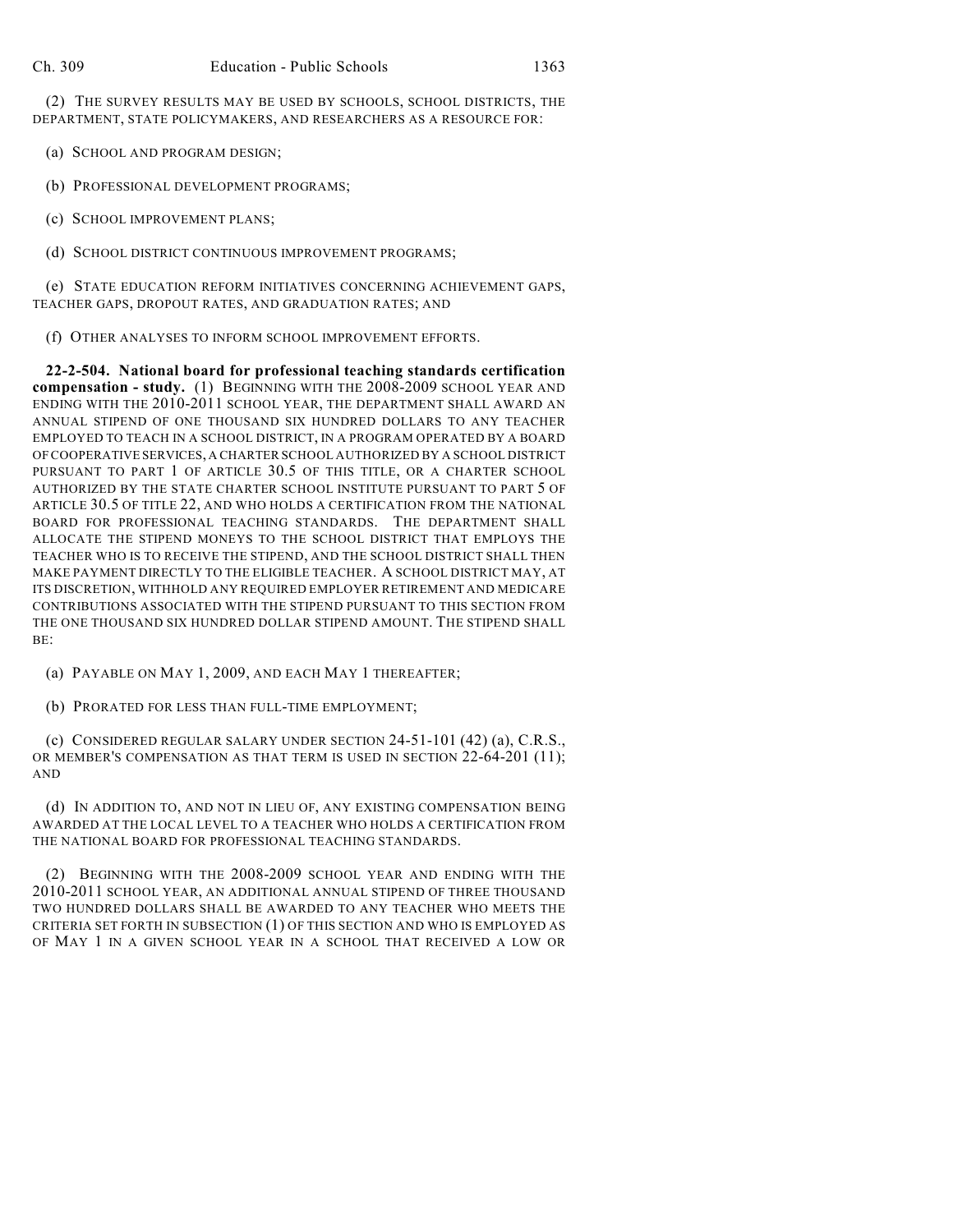1364 Education - Public Schools Ch. 309

UNSATISFACTORY RATING ON THE PREVIOUS YEAR'S SCHOOL ACCOUNTABILITY REPORT. A TEACHER SHALL CONTINUE TO RECEIVE THE ADDITIONAL STIPEND AWARD PURSUANT TO THIS SUBSECTION (2) IF HE OR SHE REMAINS EMPLOYED IN A SCHOOL THAT WAS PREVIOUSLY RATED AS LOW OR UNSATISFACTORY BUT RECEIVES A HIGHER RATING IN A SUBSEQUENT SCHOOL ACCOUNTABILITY REPORT. THE ADDITIONAL STIPEND FOR SUCH TEACHERS SHALL BE SUBJECT TO THE SAME RESTRICTIONS AND REQUIREMENTS AS SET FORTH IN SUBSECTION (1) OF THIS SECTION.

(3) (a) ON OR BEFORE AUGUST 30, 2010, THE DEPARTMENT SHALL CONTRACT WITH AN OUTSIDE SOURCE TO CONDUCT TWO STUDIES CONCERNING THE EFFECTIVENESS OF THE ANNUAL STIPENDS AWARDED TO TEACHERS PURSUANT TO THIS SECTION.

(b) THE FIRST STUDY SHALL EVALUATE THE EFFECT OF NATIONAL BOARD CERTIFICATION ON STUDENT ACHIEVEMENT, USING LONGITUDINAL GROWTH AS A MEASUREMENT. THE RESULTS OF THE STUDY SHALL DESCRIBE, AT A MINIMUM, ANY DIFFERENTIAL EFFECTIVENESS CORRELATED TO SCHOOL CHARACTERISTICS, INCLUDING BUT NOT LIMITED TO:

(I) TITLE I OF THE FEDERAL "ELEMENTARY AND SECONDARY EDUCATION ACT OF 1965", 20 U.S.C. SEC. 6301 ET SEQ., ELIGIBILITY;

(II) SCHOOL SIZE; AND

(III) THE PROPORTION OF STUDENTS WHO ATTEND THE SCHOOL FOR WHOM ENGLISH IS A SECOND LANGUAGE.

(c) THE SECOND STUDY SHALL EVALUATE THE EFFECTIVENESS OF THE STIPEND ON ENCOURAGING TEACHERS TO OBTAIN NATIONAL BOARD CERTIFICATION, ENCOURAGING TEACHERS TO TEACH IN LOW-PERFORMING SCHOOLS, THE EFFECT OF THE NATIONAL BOARD CERTIFICATION ON TEACHER RETENTION, AND THE EFFECT OF HAVING NATIONAL BOARD CERTIFIED TEACHERS ON THE CULTURE OF THE SCHOOL.

(d) ON OR BEFORE JANUARY 30, 2011, THE DEPARTMENT SHALL SUBMIT A REPORT CONTAINING THE FINDINGS OF THE STUDY TO THE EDUCATION COMMITTEES OF THE HOUSE OF REPRESENTATIVES AND THE SENATE, OR ANY SUCCESSOR COMMITTEES, THE GOVERNOR, AND THE COMMISSIONER OF EDUCATION.

**SECTION 2.** 22-60.5-111, Colorado Revised Statutes, is amended BY THE ADDITION OF A NEW SUBSECTION to read:

**22-60.5-111. Authorization - types - applicants' qualifications.** (7.7) **Exchange educator interim authorization.** (a) THE DEPARTMENT OF EDUCATION MAY ISSUE AN EXCHANGE EDUCATOR INTERIM AUTHORIZATION THAT AUTHORIZES A SCHOOL DISTRICT TO ASSIGN A PERSON WHO IS A PARTICIPANT IN A DISTRICT-RECOGNIZED EDUCATOR EXCHANGE PROGRAM AND IS CERTIFIED OR LICENSED, OR IS ELIGIBLE FOR CERTIFICATION OR LICENSURE, AS A TEACHER, SPECIAL SERVICES PROVIDER, PRINCIPAL, OR ADMINISTRATOR IN ANOTHER COUNTRY.

(b) PRIOR TO ISSUING AN AUTHORIZATION UNDER THIS SECTION, THE DEPARTMENT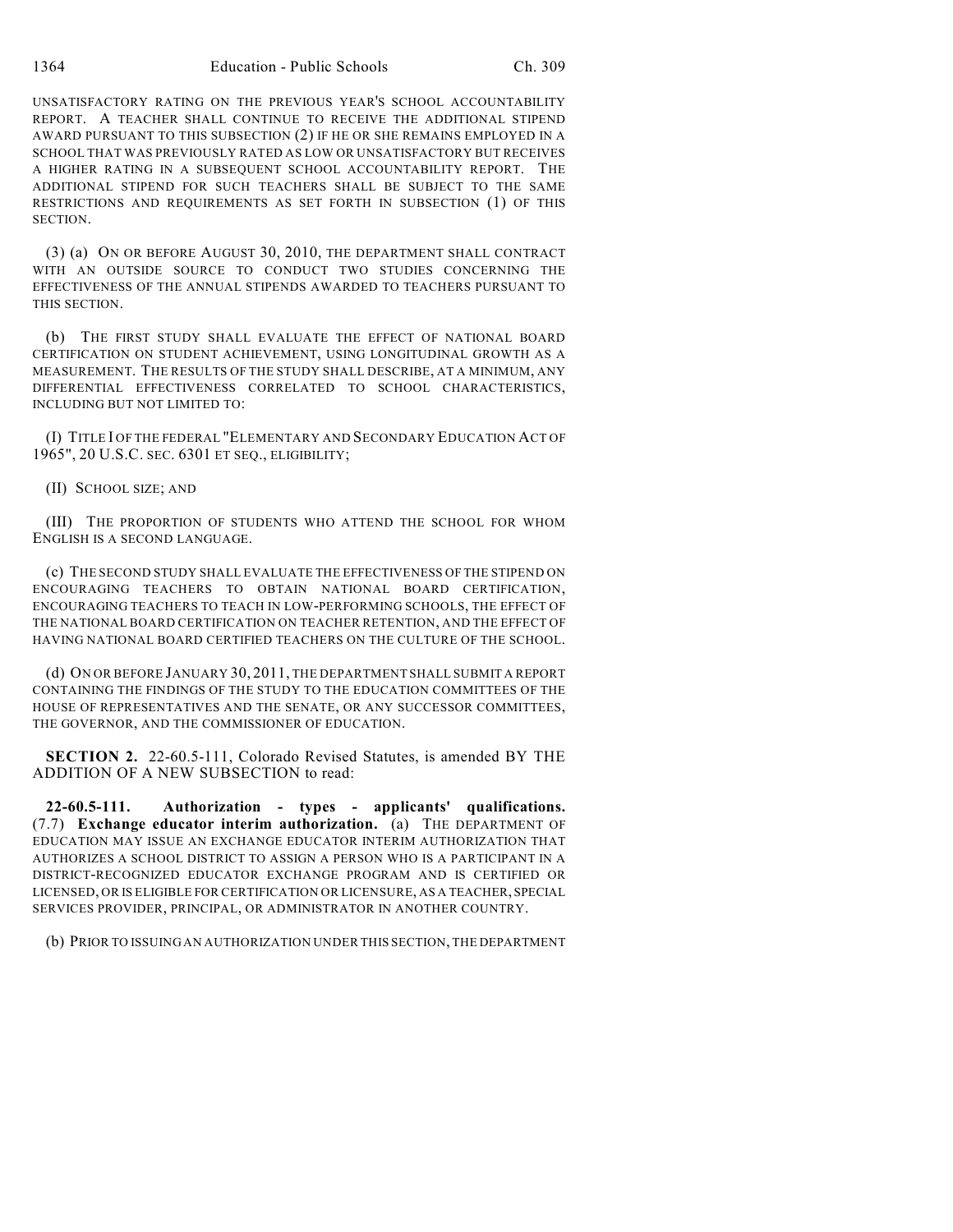OF EDUCATION MAY CONTRACT WITH A QUALIFIED THIRD PARTY TO WORK WITH AN EXCHANGE EDUCATOR TO MEET THE REQUIREMENTS OF SECTION 22-60.5-103 CONCERNING A FINGERPRINT-BASED CRIMINAL HISTORY RECORD CHECK.

(c) THE COLORADO BUREAU OF INVESTIGATION SHALL RETURN THE RESULTS OF EACH FINGERPRINT-BASED CRIMINAL HISTORY RECORD CHECK SUBMITTED PURSUANT TO THIS SECTION TO THE DEPARTMENT OF EDUCATION NO LATER THAN SIXTY DAYS FOLLOWING RECEIPT OF THE REQUEST.

(d) AN EXCHANGE EDUCATOR INTERIM AUTHORIZATION IS VALID FOR ONE YEAR, AND THE DEPARTMENT OF EDUCATION MAY RENEW THE AUTHORIZATION FOR ONE ADDITIONAL YEAR.

(e) THE DEPARTMENT OF EDUCATION SHALL ISSUE AN EXCHANGE EDUCATOR INTERIM AUTHORIZATION TO A PERSON WHO MEETS THE CRITERIA OF THIS SUBSECTION (7.7) NO LATER THAN NINETY DAYS AFTER THE RECEIPT OF THE INITIAL APPLICATION.

**SECTION 3.** 22-63-205 (1), Colorado Revised Statutes, is amended to read:

**22-63-205. Exchange of teachers - exchange educator interim authorization.** (1) The board of a school district has authority to provide for the exchange of teachers with a school district in this state or in another state or with a foreign government or agency thereof. The department of education and boards are authorized and urged to effect such exchanges to achieve the goal of equal educational opportunity within Colorado, and they are further authorized to cooperate with appropriate federal agencies involved in such exchange programs. THE DEPARTMENT OF EDUCATION SHALL CREATE AN EXCHANGE EDUCATOR INTERIM AUTHORIZATION FOR QUALIFIED EXCHANGE EDUCATORS PURSUANT TO SECTION 22-60.5-111.

**SECTION 4. Appropriation.** (1) In addition to any other appropriation, there is hereby appropriated, out of moneys in the state education fund created in section 17 (4) of article IX of the state constitution, not otherwise appropriated, to the department of education, management and administration, for the fiscal year beginning July 1, 2008, the sum of eighty-five thousand dollars (\$85,000) cash funds, or so much thereof as may be necessary, for the biennial teaching and learning conditions survey required by section 22-2-503, Colorado Revised Statutes.

(2) In addition to any other appropriation, there is hereby appropriated, out of moneys in the state education fund created in section 17 (4) of article IX of the state constitution, not otherwise appropriated, to the department of education, assistance to public schools, grant programs, distributions, and other assistance, for the fiscal year beginning July 1, 2008, the sum of one million one hundred fifty-six thousand nine hundred ninety-seven dollars (\$1,156,997) cash funds, or so much thereof as may be necessary, to pay annual teacher stipends as required by section 22-2-504 (1), Colorado Revised Statutes.